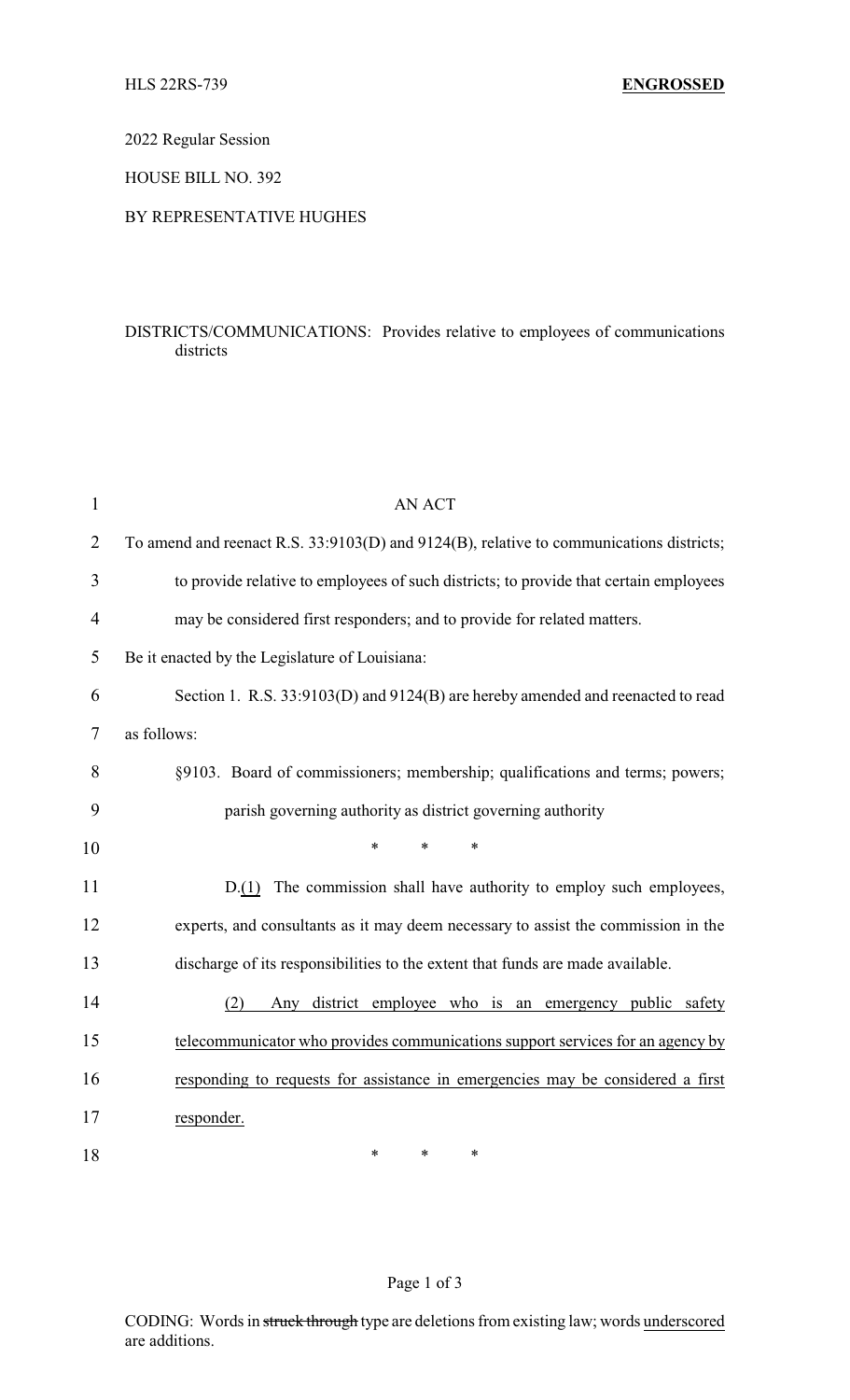|                | §9124. Creation of district; jurisdiction; governing authority; powers              |
|----------------|-------------------------------------------------------------------------------------|
| $\overline{2}$ | $\ast$<br>$\ast$<br>*                                                               |
| 3              | B.(1) The governing authority shall have authority to employ such experts,          |
| 4              | employees, and consultants as may be deemed necessary to assist the district in the |
| 5              | discharge of its responsibilities to the extent that funds are made available.      |
| 6              | district employee who is an emergency public safety<br>(2)<br>Any                   |
| 7              | telecommunicator who provides communications support services for an agency by      |
| 8              | responding to requests for assistance in emergencies may be considered a first      |
| 9              | responder.                                                                          |
| 10             | $\ast$<br>$\ast$<br>$\ast$                                                          |

## DIGEST

The digest printed below was prepared by House Legislative Services. It constitutes no part of the legislative instrument. The keyword, one-liner, abstract, and digest do not constitute part of the law or proof or indicia of legislative intent. [R.S. 1:13(B) and 24:177(E)]

HB 392 Engrossed 2022 Regular Session Hughes

**Abstract:** Provides that certain employees of communications districts may be considered first responders.

Present law authorizes the governing authority of any parish to create communications districts composed of territory lying within the parish. Provides for the establishment of the number 911 as the primary emergency telephone number for use in communications districts and for the identification of all streets, roads, highways, and dwelling places in the districts. Provides that the districts are political subdivisions of the state and are generally governed by a seven-member board of commissioners. Provides that the Jefferson Parish communications district is governed by the parish governing authority.

Proposed law retains present law.

Present law authorizes the governing board to employ employees, experts, and consultants as it may deem necessary to assist the commission in the discharge of its responsibilities to the extent that funds are made available.

Proposed law retains present law and additionally provides that district employees who are emergency public safety telecommunicators who provide communications support services for an agency by responding to requests for assistance in emergencies may be considered first responders.

(Amends R.S. 33:9103(D) and 9124(B))

Summary of Amendments Adopted by House

The Committee Amendments Proposed by House Committee on Municipal, Parochial and Cultural Affairs to the original bill: